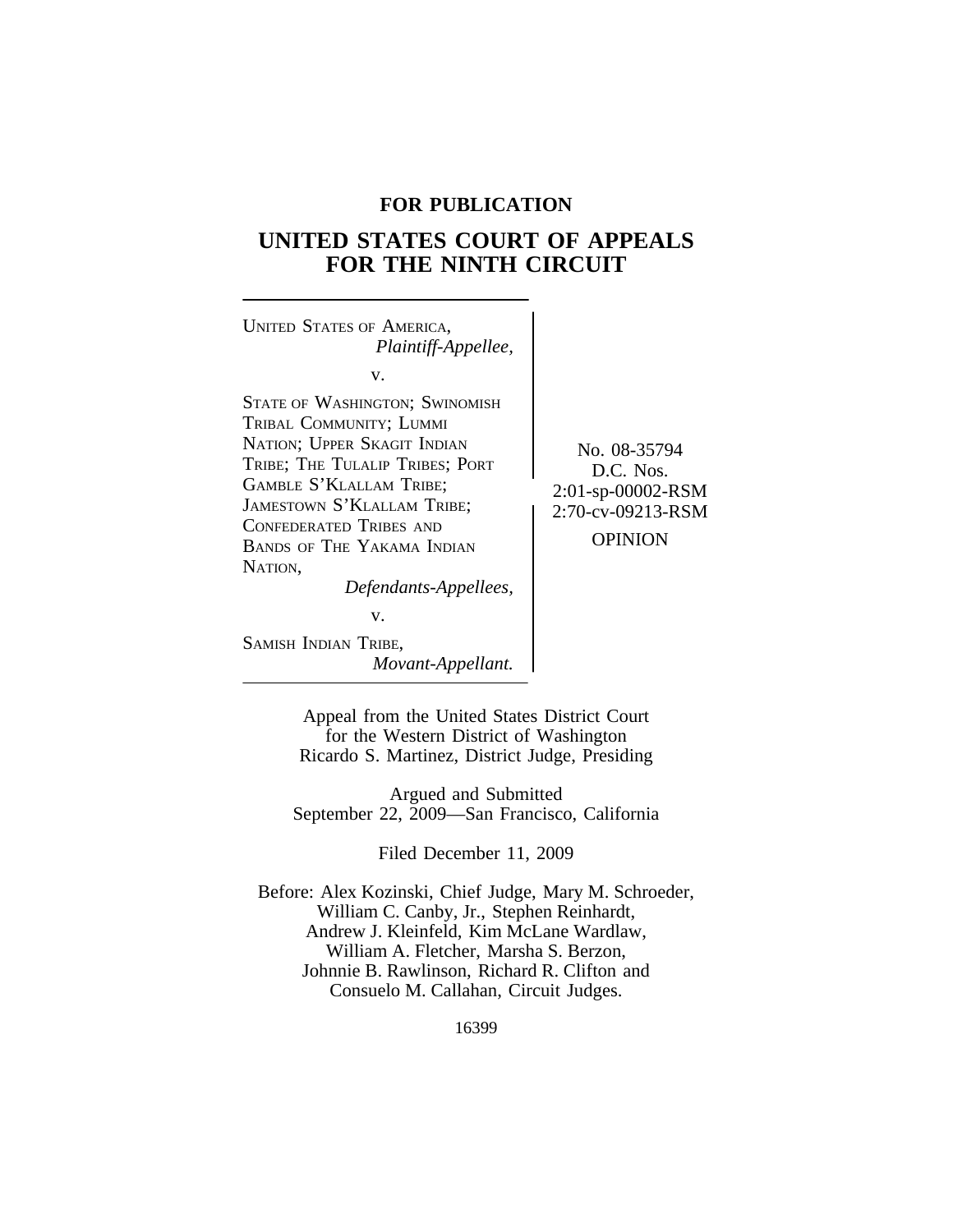16400 UNITED STATES v. STATE OF WASHINGTON

Opinion by Judge Canby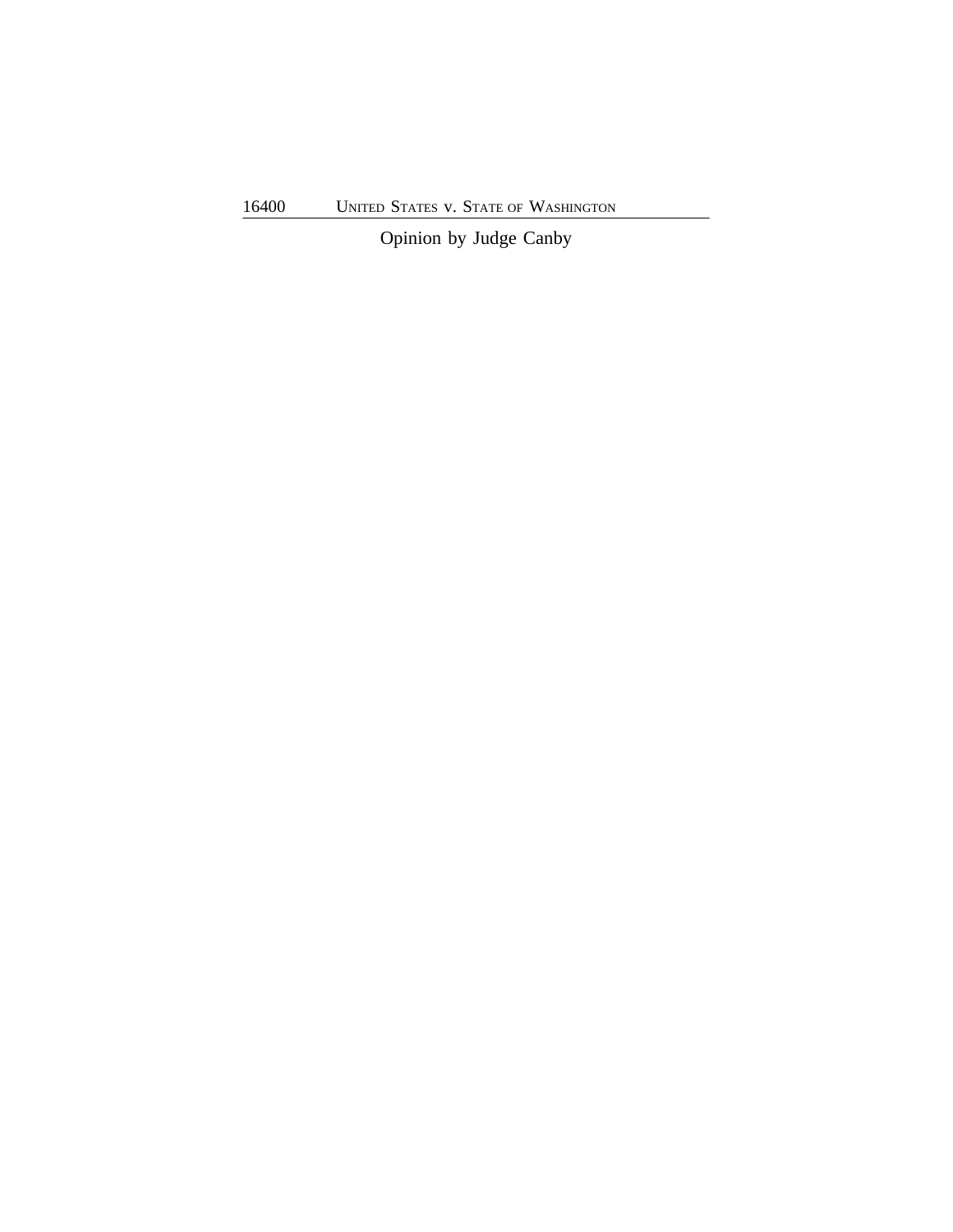## **COUNSEL**

Elizabeth Ann Peterson, Attorney, Department of Justice, Washington, D.C., for the plaintiff-appellee.

Mason D. Morisset, Morisset, Schlosser, Jozwiak & McGaw, Seattle, Washington; James M. Jannetta, Swinomish Indian Tribal Community, La Conner, Washington; Harold Chesnin, Office of the Tribal Attorney Upper Skagit Indian Tribe, Sedro Woolley, Washington; for defendant-appellee Treaty Tribes.

Craig J. Dorsay, Dorsay & Easton, LLP, Portland, Organ, for the movant-appellant.

Alexandra K. Smith, Lane Powell, PC, Seattle, Washington, for the amicus curiae.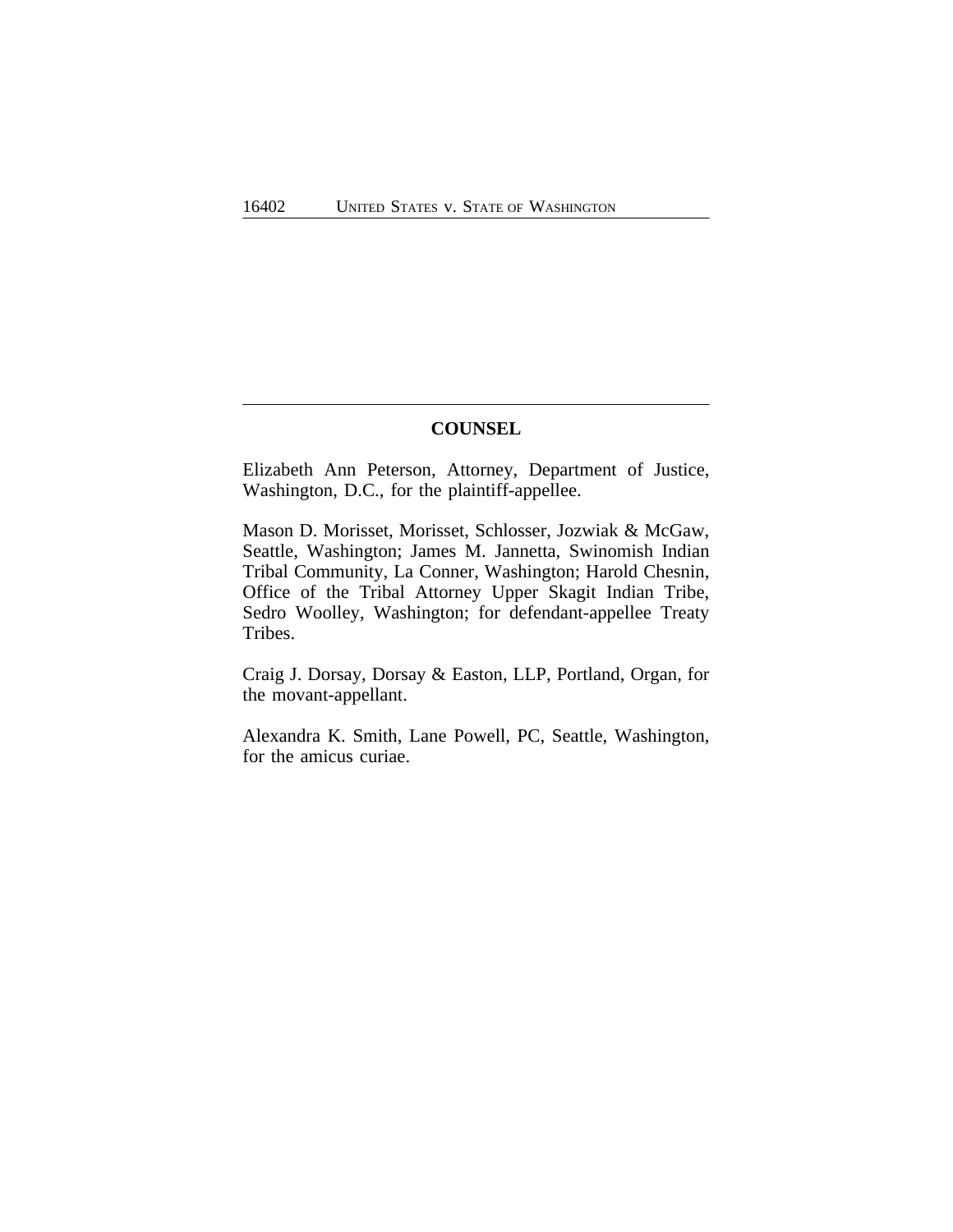#### **OPINION**

CANBY, Circuit Judge:

### **INTRODUCTION**

This appeal presents one more chapter in the litigation over Indian treaty fishing rights in the Pacific Northwest. The appellant Samish Tribe claims to be a successor to a tribe that entered the Treaty of Point Elliott, 12 Stat. 927 (1855), with the United States. In 1974, the Samish Tribe intervened in the foundational treaty rights case of *United States v. Washington*, 384 F. Supp. 312 (W.D. Wash. 1974) ("*Washington I*"), *aff'd*, 520 F.2d 676 (9th Cir. 1975), in order to establish its entitlement to treaty fishing rights. At that time, the Samish Tribe had not been recognized by the federal government. The district court rejected the Tribe's claim to treaty rights, finding that the Samish Tribe had not "lived as a continuous separate, distinct and cohesive Indian cultural or political community" and was not "descended from any of the tribal entities that were signatory to the Treaty of Point Elliott." *United States v. Washington*, 476 F. Supp. 1101, 1106 (W.D. Wash. 1979) ("*Washington II*"), *aff'd*, 641 F.2d 1368 (9th Cir. 1981).

Nearly twenty years later, in connection with separate litigation, the Samish Tribe succeeded in obtaining federal recognition.**<sup>1</sup>** *See* Final Determination for Federal Acknowledgment of the Samish Tribal Organization as an Indian Tribe, 61 Fed. Reg. 15,825 (Apr. 9, 1996) ("*Samish Recognition"*); *Greene v. Babbitt*, 943 F. Supp. 1278 (W.D. Wash. 1996) ("*Greene III*"). The Tulalip Tribes, which possessed treaty fishing rights and feared their dilution, were denied intervention in the Samish recognition proceedings on the ground that recogni-

<sup>&</sup>lt;sup>1</sup>Federal recognition is now referred to as federal "acknowledgment" under the regulatory scheme of the Department of the Interior. *See* 25 C.F.R. pt. 83 (2009). For simplicity, we continue to refer to "recognition," which was the phrase in use at the time of *Washington I* and *II*.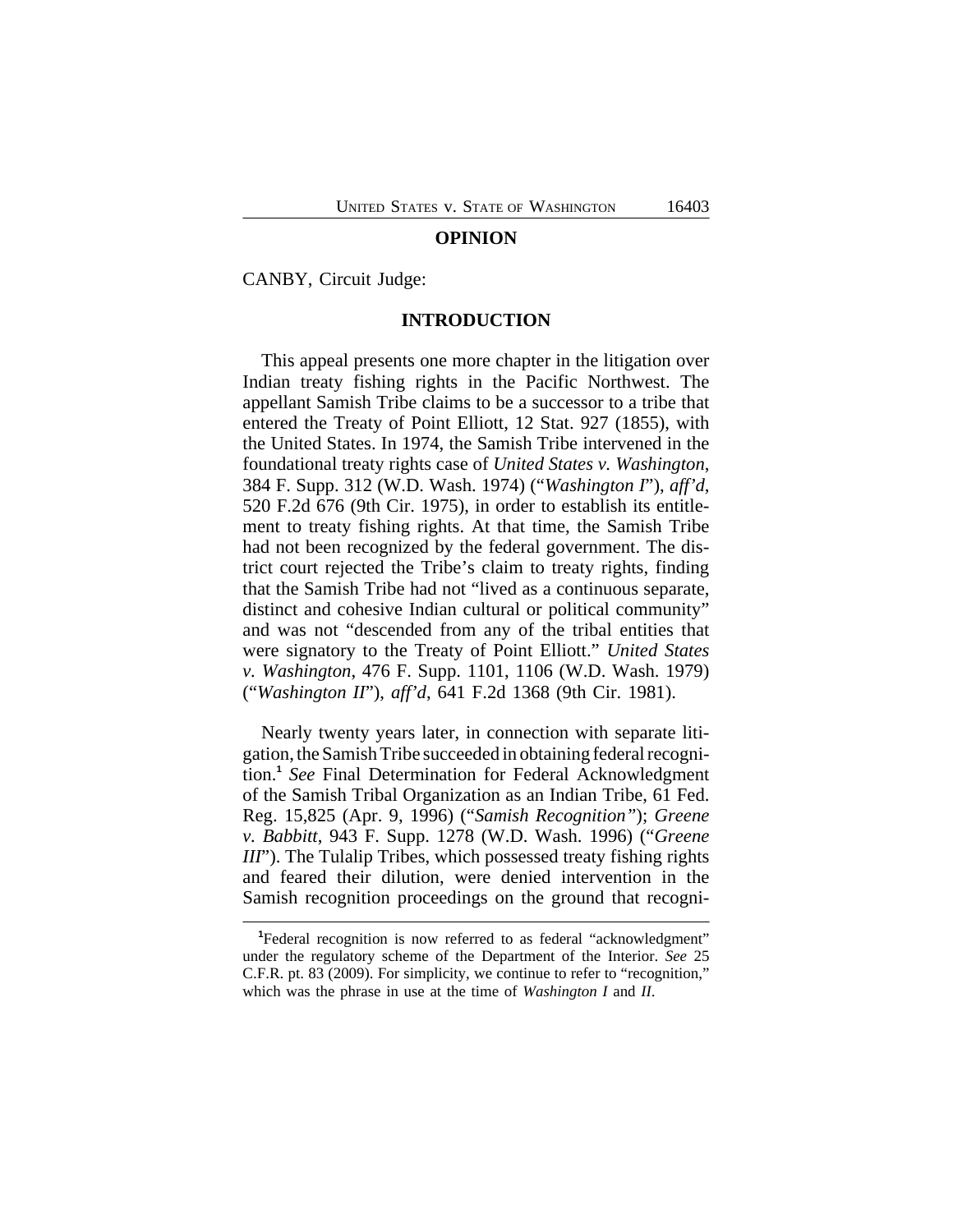tion could not affect treaty rights. *Greene v. United States*, 996 F.2d 973 (9th Cir. 1993) ("*Greene I*"). In 2002, the Samish Tribe returned to the *Washington* litigation and sought, on the basis of its federal recognition, relief under Federal Rule of Civil Procedure 60(b) from the 1979 judgment in *Washington II*. The district court denied relief. We reversed, holding that the intervening federal recognition was an extraordinary circumstance permitting the reopening of the 1979 decision under Rule 60(b)(6). *United States v. Washington*, 394 F.3d 1152, 1161 (9th Cir. 2005) *("Washington III*").

On remand, the district court again denied Rule 60(b) relief, and the Samish Tribe again appeals. For reasons we now set forth, we affirm the judgment of the district court. In doing so, we resolve a conflict in our precedent between *Washington III*, which held that recognition was an extraordinary circumstance justifying the reopening of *Washington II*, and our cases holding that federal recognition is an independent process that has no effect on treaty rights. *See Greene I,* 996 F.2d at 977; *Greene v. Babbitt*, 64 F.3d 1266, 1270-71 (9th Cir. 1995) ("*Greene II*"). We resolve the conflict in favor of the *Greene* proposition: recognition proceedings and the fact of recognition have no effect on the establishment of treaty rights at issue in this case.

## **FACTUAL AND LEGAL BACKGROUND**

### 1. *Off-Reservation Treaty Fishing Rights*

During the 1850s Governor Stevens of Washington Territory negotiated a number of treaties with Northwest Indian tribes. The Treaty of Point Elliott was typical of those treaties in guaranteeing the signatory tribes "[t]he right of taking fish at usual and accustomed grounds and stations . . . in common with all citizens of the Territory." 12 Stat. at 928. In *Washington I*, the seminal case construing this clause, the district court held that, with small exceptions, the treaty clause reserved to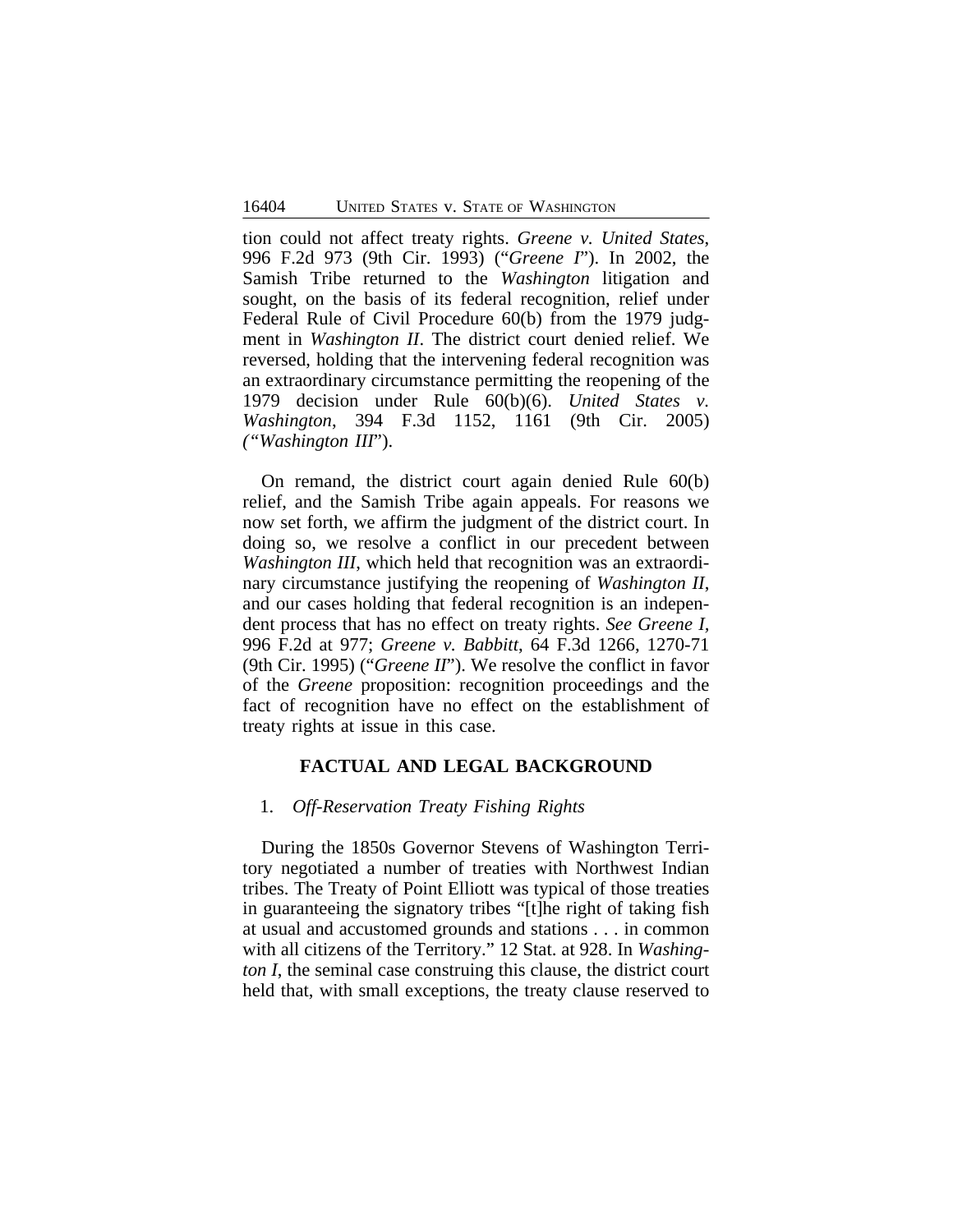the Indians the right to take fifty percent of the annual harvestable runs of salmon and steelhead trout.**<sup>2</sup>** 384 F. Supp. at 343. It further held that fourteen tribes or bands, not including the present Samish Tribe, were entitled to off-reservation treaty fishing rights as political successors to tribes that had signed treaties guaranteeing tribal fishing rights. *Id.* at 406. Two of the tribes so entitled, the Stillaguamish and Upper Skagit Tribes, were not federally recognized. *Id.* at 378-79.

### 2. *Initial Denial of Samish Tribe Treaty Status*

Shortly thereafter, the Samish Tribe intervened in the *Washington* litigation and sought to establish its entitlement to treaty fishing rights. At that time, the Samish Tribe was not federally recognized.**<sup>3</sup>** The district court denied relief. *Washington II*, 476 F. Supp. at 1106. The district court found that the Samish Indians, then numbering between 98 and 150 persons, were a party to the Treaty of Point Elliott. *Id.* at 1105- 06. They were not named in the Treaty, but were signed for by the Lummi Tribe representative. *Id.* at 1106. The court further found:

Pursuant to the treaty most of the Samish people initially moved to the Lummi Reservation. Later others moved to the Swinomish Reservation. The presentday Lummi and Swinomish Reservation tribes include descendants of the 1855 Samish Indians.

*Id.* The court held, however, that "[t]he Intervenor Samish Tribe is not an entity that is descended from any of the tribal

**<sup>2</sup>**This division of the fishery was ultimately upheld by the Supreme Court in *Washington v. Washington State Comm. Passenger Fishing Vessel Ass'n*, 443 U.S. 658 (1979).

**<sup>3</sup>**Four other federally unrecognized tribes intervened along with the Samish Tribe: the Duwamish, Snohomish, Snoqualmie, and Steilacoom Tribes. All were unsuccessful in establishing entitlement to treaty fishing rights. *Washington II*, 476 F. Supp. at 1111.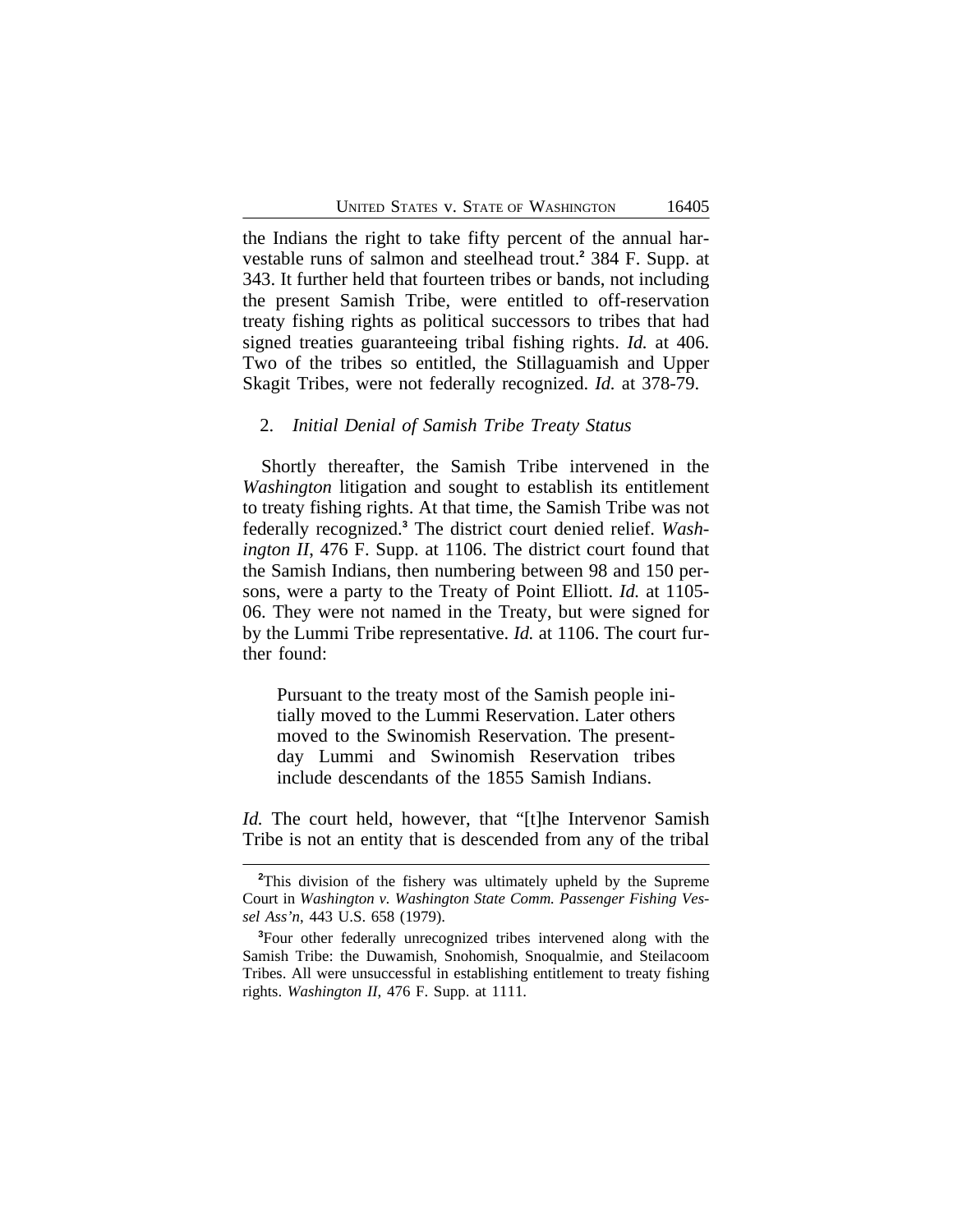entities that were signatory to the Treaty of Point Elliott." *Id.* The court noted the Samish's lack of federal recognition and further stated:

The Intervenor's membership roll contains 549 persons many of whom are of only 1/16th degree Indian blood. Two have only 1/32nd Samish blood. The tribe does not prohibit dual membership and at least one member is an officer of the Lummi Tribe.

[ ] The members of the Intervenor Samish Tribe and their ancestors do not and have not lived as a continuous separate, distinct and cohesive Indian cultural or political community. The present members have no common bond of residence or association other than such association as is attributable to the fact of their voluntary affiliation with the Intervenor entity.

*Id.* (internal citations omitted). The court accordingly concluded that the Samish Tribe was not "at this time a treaty tribe in the political sense" within the meaning of *Washington I* and did not "presently hold[ ] for itself or its members fishing rights secured by any of the Stevens treaties identified in [*Washington I*]." *Id.* at 1111. The district court also concluded that "[o]nly tribes recognized as Indian political bodies by the United States may possess and exercise the tribal fishing rights secured and protected by the treaties of the United States." *Id.* This last conclusion was surprising because it was wholly inconsistent with the district court's ruling in *Washington I* that two unrecognized tribes were entitled to treaty fishing rights. 384 F. Supp. at 378-79, 406.

On appeal, we affirmed the denial of treaty rights. *United States v. Washington*, 641 F.2d 1368 (9th Cir. 1981). We pointed out the district court's error in stating that federal recognition is a prerequisite to the enjoyment of treaty rights: "[t]his conclusion is clearly contrary to our prior holding [affirming *Washington I*] and is foreclosed by well-settled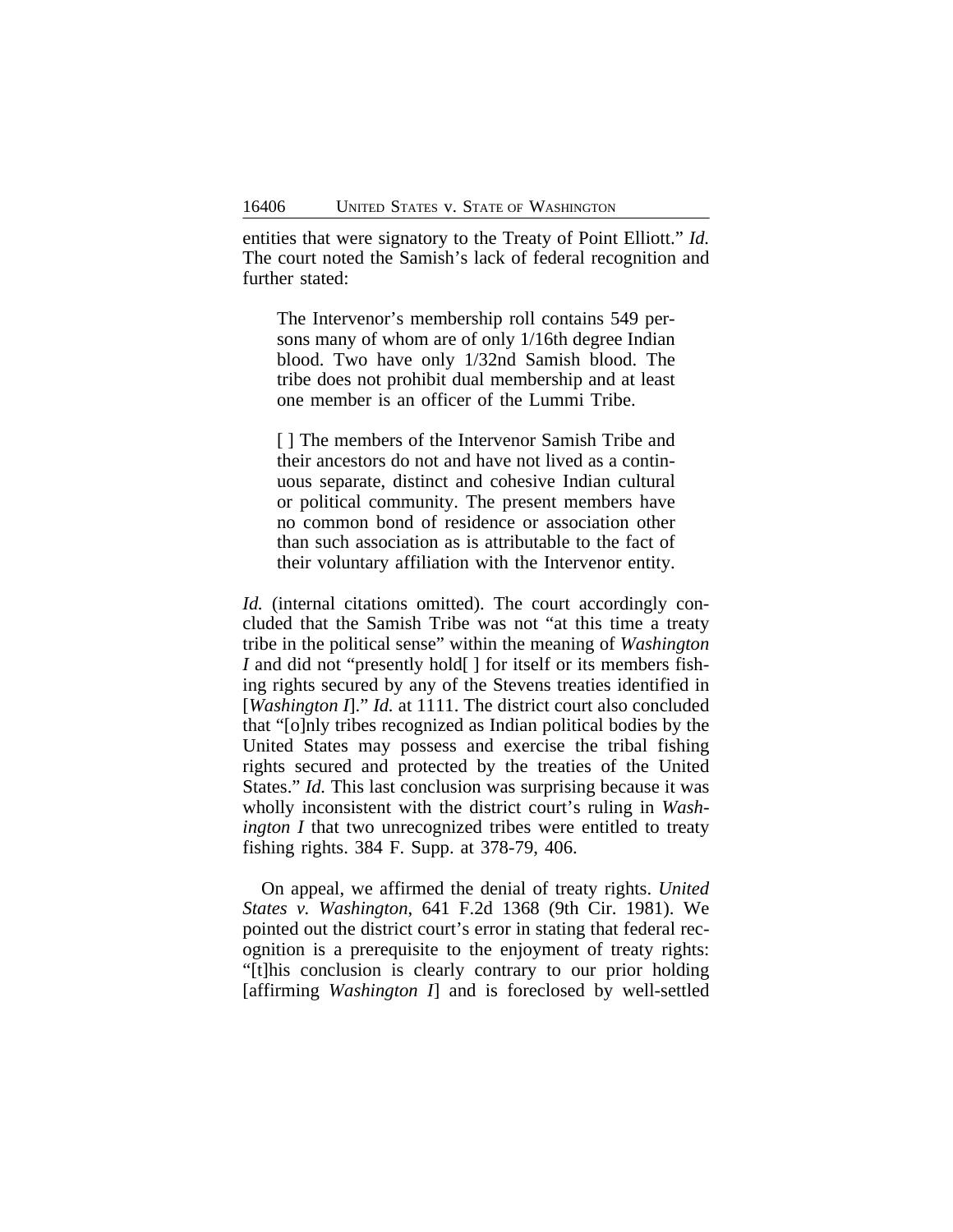precedent." *Id.* at 1371. We nevertheless held that the district court's factual findings supported the denial of relief:

[T]he district court specifically found that the appellants had not functioned since treaty times as "continuous separate, distinct and cohesive Indian cultural or political communit[ies]."

After close scrutiny, we conclude that the evidence supports this finding of fact. Although the appellants now have constitutions and formal governments, the governments have not controlled the lives of the members. Nor have the appellants clearly established the continuous informal cultural influence they concede is required.

*Id.* at 1373 (internal citation omitted) (second alteration in original).**<sup>4</sup>**

## 3. *Federal Recognition of the Samish Tribe; Treaty Tribes Denied Intervention to Oppose Recognition*

The Samish Tribe first sought federal recognition in 1972, but no action was taken on the application. In 1978, the Department of the Interior adopted rules establishing a process for tribes to achieve federal recognition, known in the regulations as federal "acknowledgment." Procedures for Establishing That an American Indian Group Exists as an Indian Tribe, 43 Fed. Reg. 39,361, 39,363 (Sept. 5, 1978).**<sup>5</sup>** The Samish Tribe then filed a revised application.

**<sup>4</sup>**One judge (the present writer) dissented from our decision, contending that the district court's erroneous conclusion of law requiring federal recognition tainted its factual findings, *id.* at 1374-76 (Canby, J. dissenting), but the majority clearly did not accept that view.

**<sup>5</sup>**The current version of the acknowledgment regulations may be found at 25 C.F.R. pt. 83 (2009).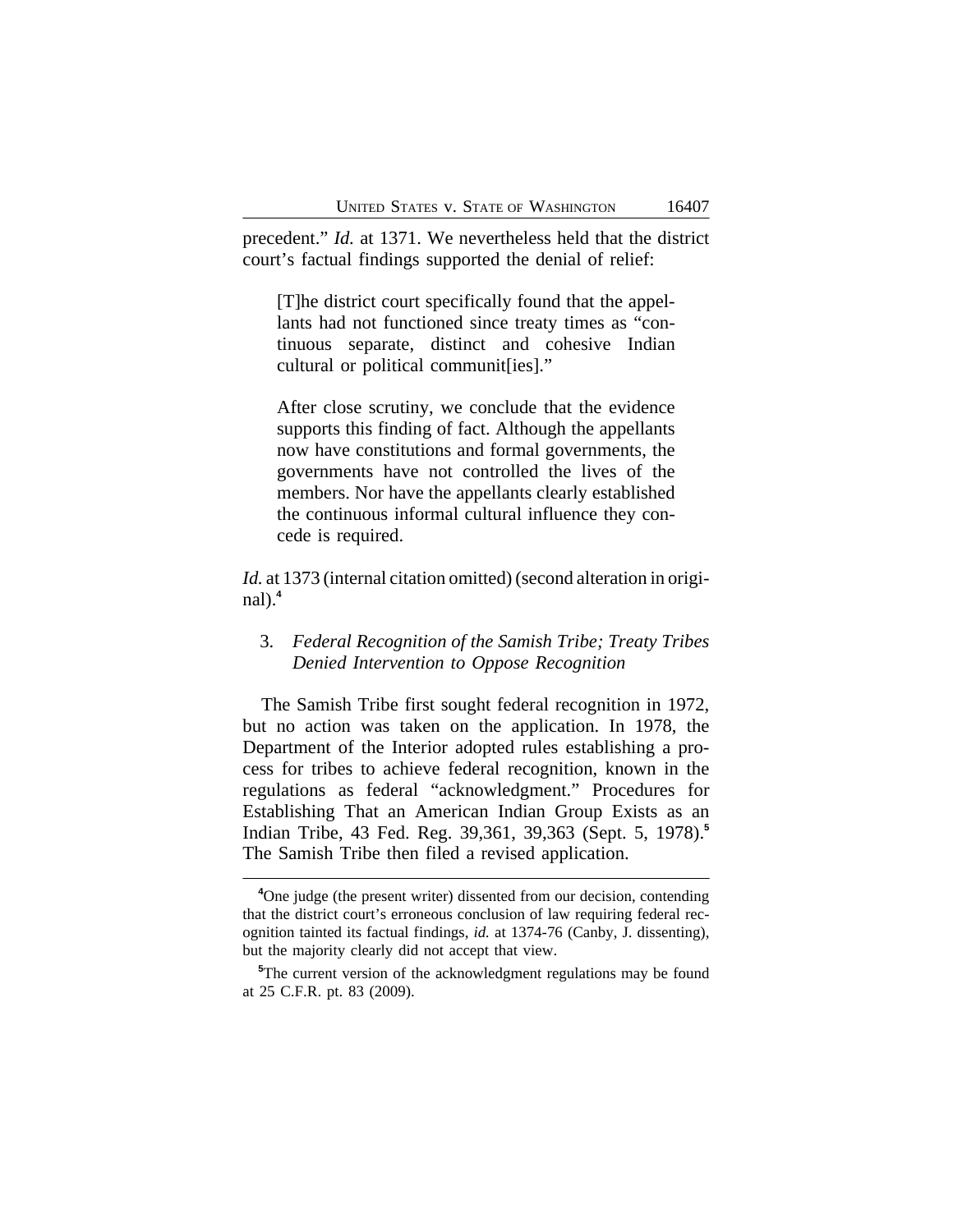On February 5, 1987, the Department of the Interior published a "Final Determination That the Samish Indian Tribe Does Not Exist as an Indian Tribe." 52 Fed. Reg. 3709. A major reason for the denial was that the Tribe had failed to meet two mandatory requirements for recognition: (1) "that a substantial portion of the petitioning group inhabits a specific area or lives in a community viewed as American Indian and distinct from other populations in the area, and that its members are descendants of an Indian tribe which historically inhabited a specific area"; and (2) "that the petitioner has maintained tribal political influence or other authority over its members as an autonomous entity throughout history until the present." 43 Fed. Reg. at 39,363.**<sup>6</sup>** The Department's decision was made on the papers; the regulation did not provide for a hearing and gave the applicant no right to see the submissions of others.

The Samish Tribe then brought an action in district court challenging the administrative denial of recognition. The Tulalip Tribes, which had treaty fishing rights, attempted to intervene on the ground that recognition of the Samish Tribe would threaten the Tulalips' treaty fishing rights. *See Greene I*, 996 F.2d at 975. The district court ruled that the Samish Tribe could not, in its challenge to denial of recognition, relitigate *Washington II*'s denial of treaty fishing rights. *See id.* The district court then denied intervention, and the Tulalip Tribes appealed. *See id.* at 976.

We upheld the denial of intervention, rejecting the Tulalips' argument that the factual inquiries underlying recognition were so similar to the inquiries underlying treaty rights that recognition was bound to affect treaty rights. We stated:

We recognize that the two inquiries are similar. Yet each determination serves a different legal purpose

**<sup>6</sup>**These requirements continue in slightly modified form today. *See* 25 C.F.R. § 83.7(b) & (c) (2009).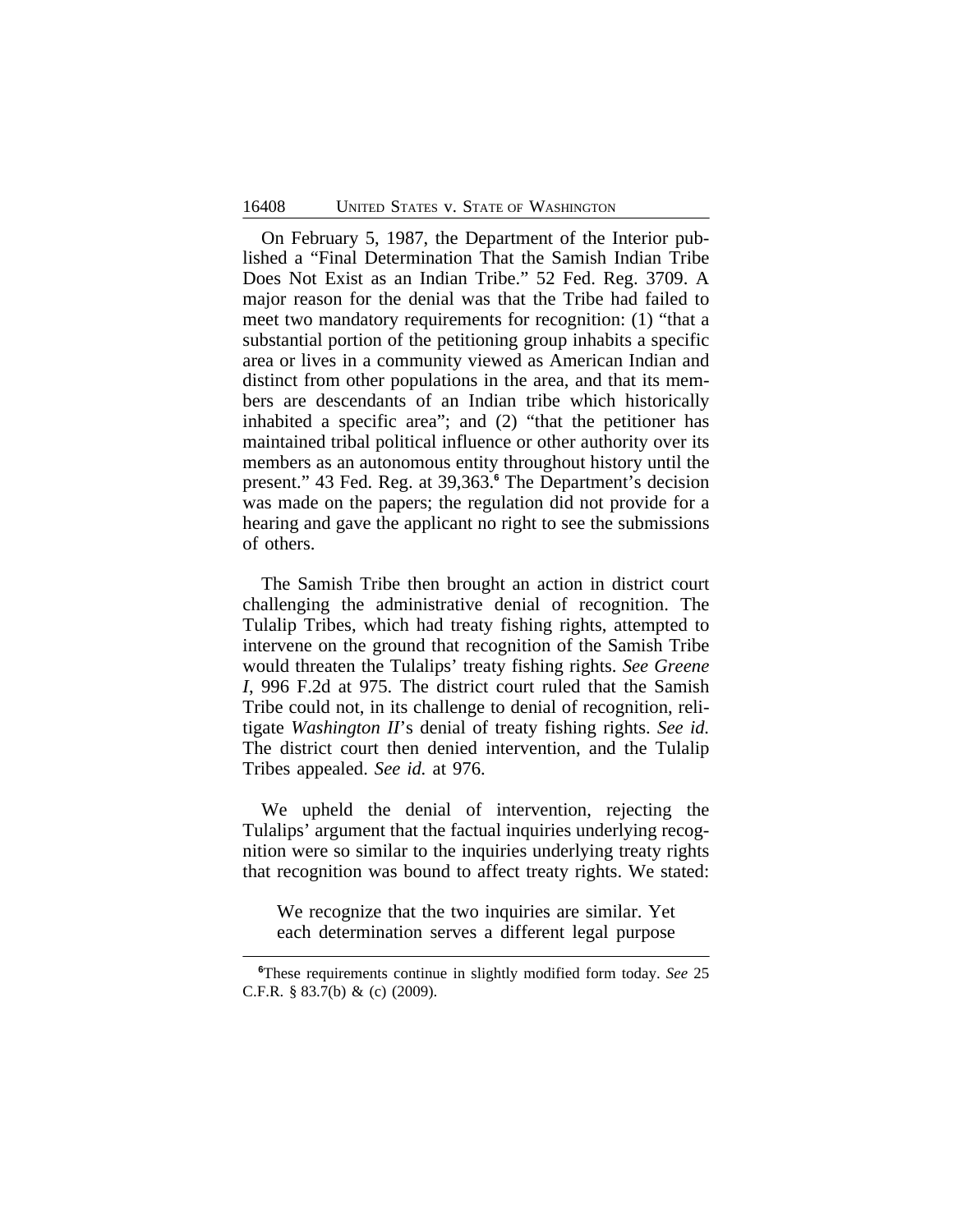and has an independent legal effect. Federal recognition is not a threshold condition a tribe must establish to fish under the Treaty of Point Elliott . . . .

Similarly, the Samish need not assert treaty fishing rights to gain federal recognition . . . . Even if they obtain federal tribal status, the Samish would still have to confront the decisions in *Washington I and II* before they could claim fishing rights. Federal recognition does not self-execute treaty rights claims.

## *Id.* at 976-77.

Meanwhile, the district court had ruled that the Samish had been denied due process in the administrative proceeding, and remanded for a formal adjudication under the Administrative Procedure Act. *See Greene v. Lujan*, No. C89-645Z, 1992 WL 533059 (W.D. Wash. Feb. 25, 1992). The Secretary of the Interior appealed that decision. The Tulalip Tribes, as amici curiae, again argued that recognition of the Samish was barred by *Washington II*. We rejected that contention and affirmed the district court in *Greene II*. We stated:

Our decision in *Greene v. United States*, 996 F.2d 973 (9th Cir. 1993), can leave no serious doubt that our court regards the issues of tribal treaty status and federal acknowledgment as fundamentally different. We there held that the Tulalip Tribe was not entitled to intervene in this very litigation. We did so because the Tulalip's interest in preventing the Samish from gaining treaty fishing rights was not affected by this litigation, involving federal tribal recognition or, as it is termed in the applicable regulation, "acknowledgment."

*Greene II*, 64 F.3d at 1270. We further observed that we had denied intervention by the Tulalip Tribes in *Greene I* "because we disagreed with their position that Samish success in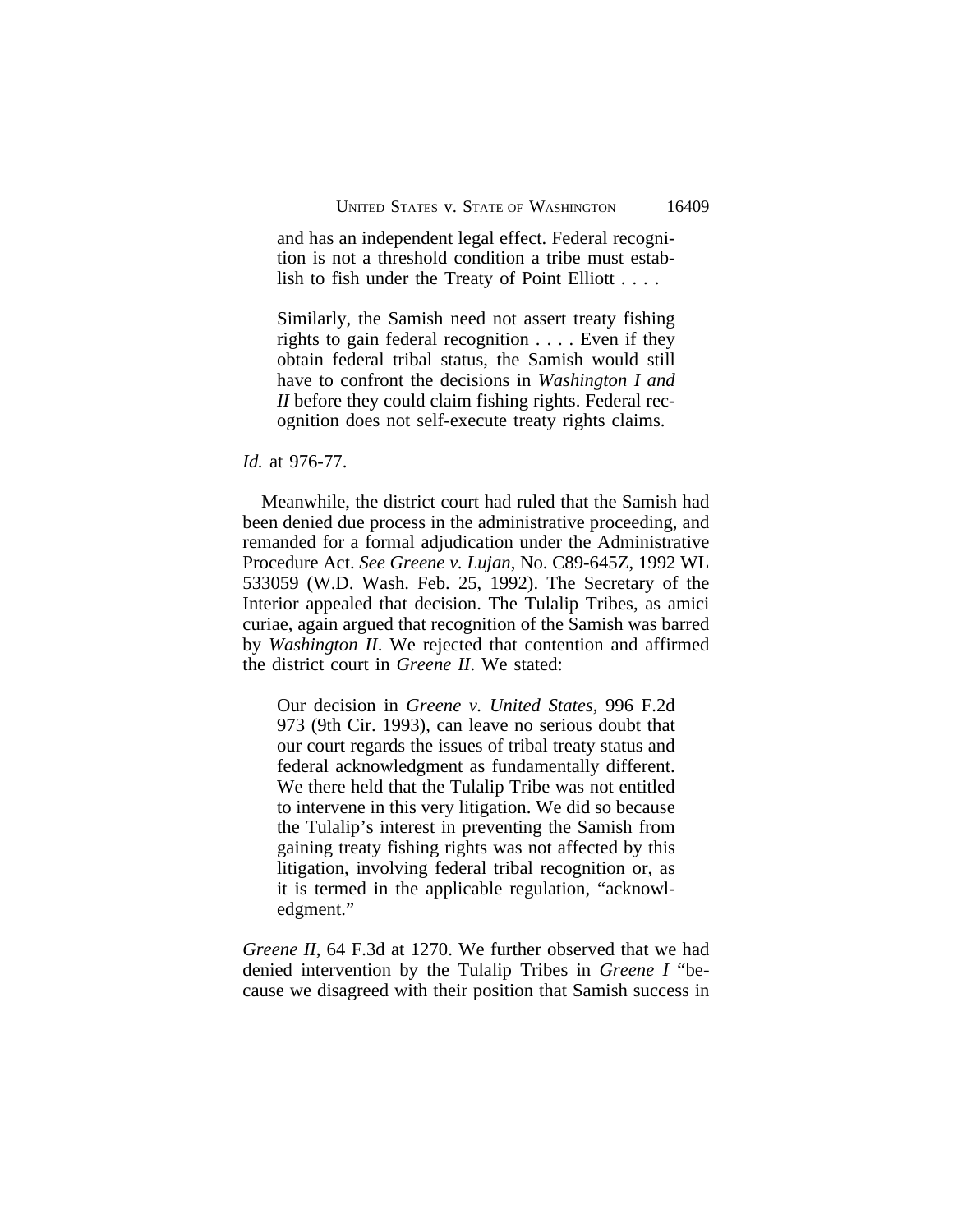the [recognition case] would undermine the finality of the *Washington II* decision." *Id.* at 1271. After further consideration of the merits, we then upheld the district court's ruling that due process entitled the Samish Tribe to a hearing on its application for recognition. *Id.* at 1275.

In administrative proceedings that followed, an Administrative Law Judge held that the Samish Tribe was entitled to federal recognition. The judge included several findings tracing the Samish Tribe's history which supported the mandatory recognition criteria that: (1) the group "has been identified as an American Indian entity on a substantially continuous basis since 1900," *id.* § 83.7(a); (2) the group "comprises a distinct community and has existed as a community from historical times until the present," *id.* § 83.7(b); (3) the tribe has "maintained political influence or authority over its members," *id.* § 83.7(c); and (4) "[t]he petitioner's membership consists of individuals who descend from a historical Indian tribe or from historical Indian tribes which combined and functioned as a single autonomous political entity," 25 C.F.R. § 83.7(e). *See Greene III*, 943 F. Supp. at 1283-84. The Assistant Secretary of the Interior, however, after an ex parte conference with a government lawyer and expert witness, approved the recognition of the Samish Tribe but deleted several of the crucial findings of the Administrative Law Judge underlying the determination that the Samish had met the regulatory requirements. *See id.* at 1282-83; *Samish Recognition*, 61 Fed. Reg. at 15,825.

The Samish Tribe thereupon returned to district court, objecting to the deletion of the Administrative Law Judge's findings. The district court held the ex parte contacts to be unlawful, and reinstated the disputed findings of the Administrative Law Judge. *Greene III*, 943 F. Supp. at 1288-89*.* **7**

**<sup>7</sup>**The Treaty Tribes contend that the Samish Tribe misled the district court into mistaking the text of the disputed findings of the Administrative Law Judge. We are satisfied, however, that the district court here was correct in holding that the district court in Greene III reinstated the actual findings of the Administrative Law Judge, not some inaccurate description thereof.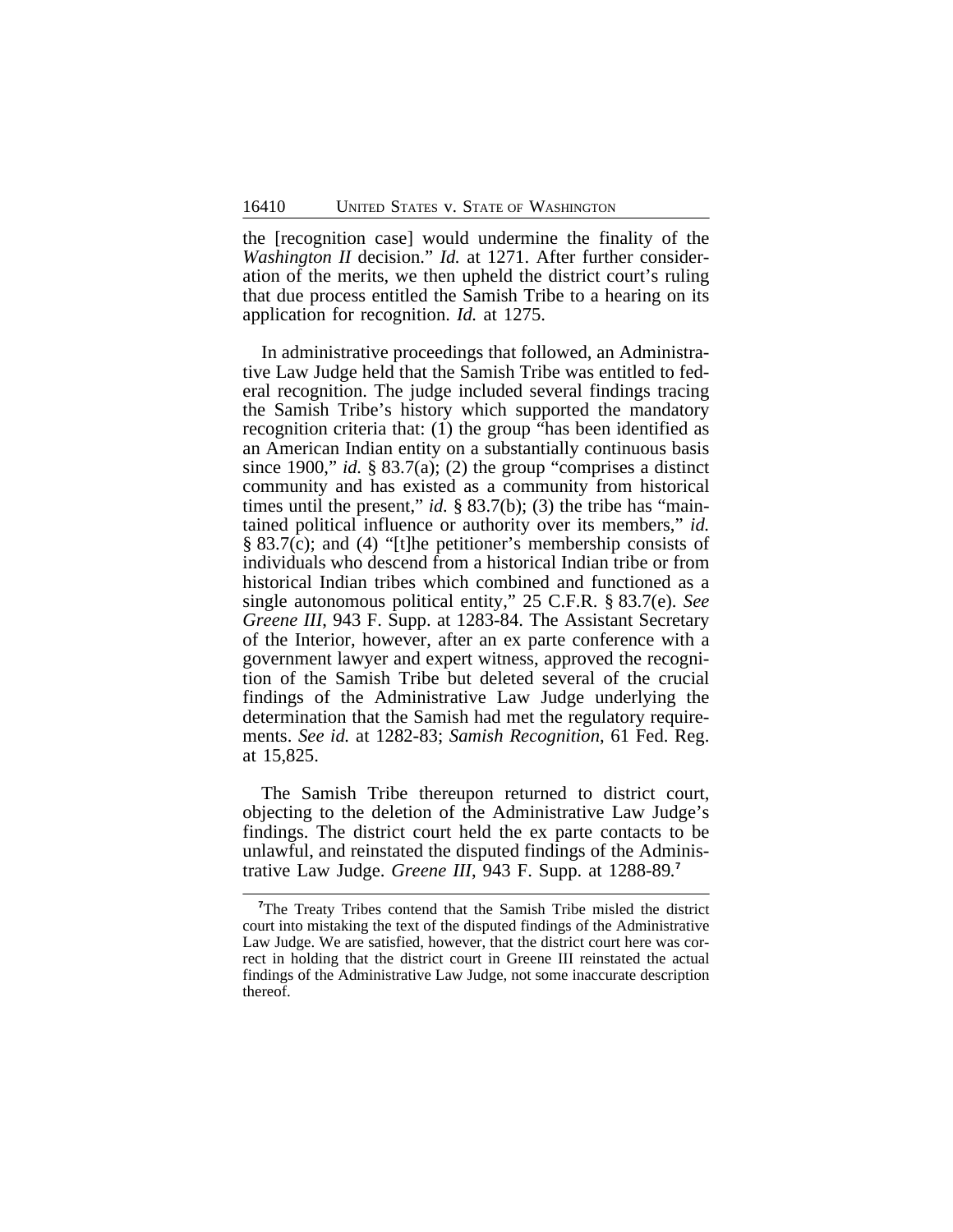## 4. *The Samish Tribe Moves to Reopen the Treaty Rights Denial;* Washington III.

In 2002, armed with its federal recognition, the Samish Tribe filed a motion in district court to reopen *Washington II*. *See Washington III*, 394 F.3d at 1156. The motion was filed pursuant to Federal Rule of Civil Procedure 60(b), which provides that a court may relieve a party from a final judgment for certain specified reasons or, in a catchall provision, for "any other reason that justifies relief." Fed. R. Civ. P.  $60(b)(6)$ . Several tribes that currently hold treaty fishing rights ("the Treaty Tribes") opposed the motion. *Washington III*, 394 F.3d at 1156. The district court denied relief.

The Samish appealed, and we reversed. We recognized that the catchall provision of Rule 60(b) " 'has been used sparingly as an equitable remedy to prevent manifest injustice' and 'is to be utilized only where extraordinary circumstances prevented a party from taking timely action to prevent or correct an erroneous judgment.' " *Id.* at 1157 (quoting *United States v. Alpine Land & Reservoir Co.*, 984 F.2d 1047, 1049 (9th Cir. 1993)). We held that, in light of the circumstances of the earlier denial of treaty rights for the Samish Tribe, its subsequent federal recognition was an "extraordinary circumstance" justifying Rule 60(b) relief. *Id.* at 1161. The key point was not the recognition itself, but the factual findings underlying the recognition, notably the findings that the Samish Tribe " 'has been continuously identified throughout history as Indian or aboriginal, has existed as a distinct community since first sustained European contact, has maintained political influence within itself as an autonomous entity and that 80 percent of its members are descendants of the historical Samish tribe.' " *Id.* at 1160 (quoting 61 Fed. Reg. 15825, 15826).

We noted that, if the Samish Tribe had been recognized at the time it first sought an adjudication of treaty rights, it "al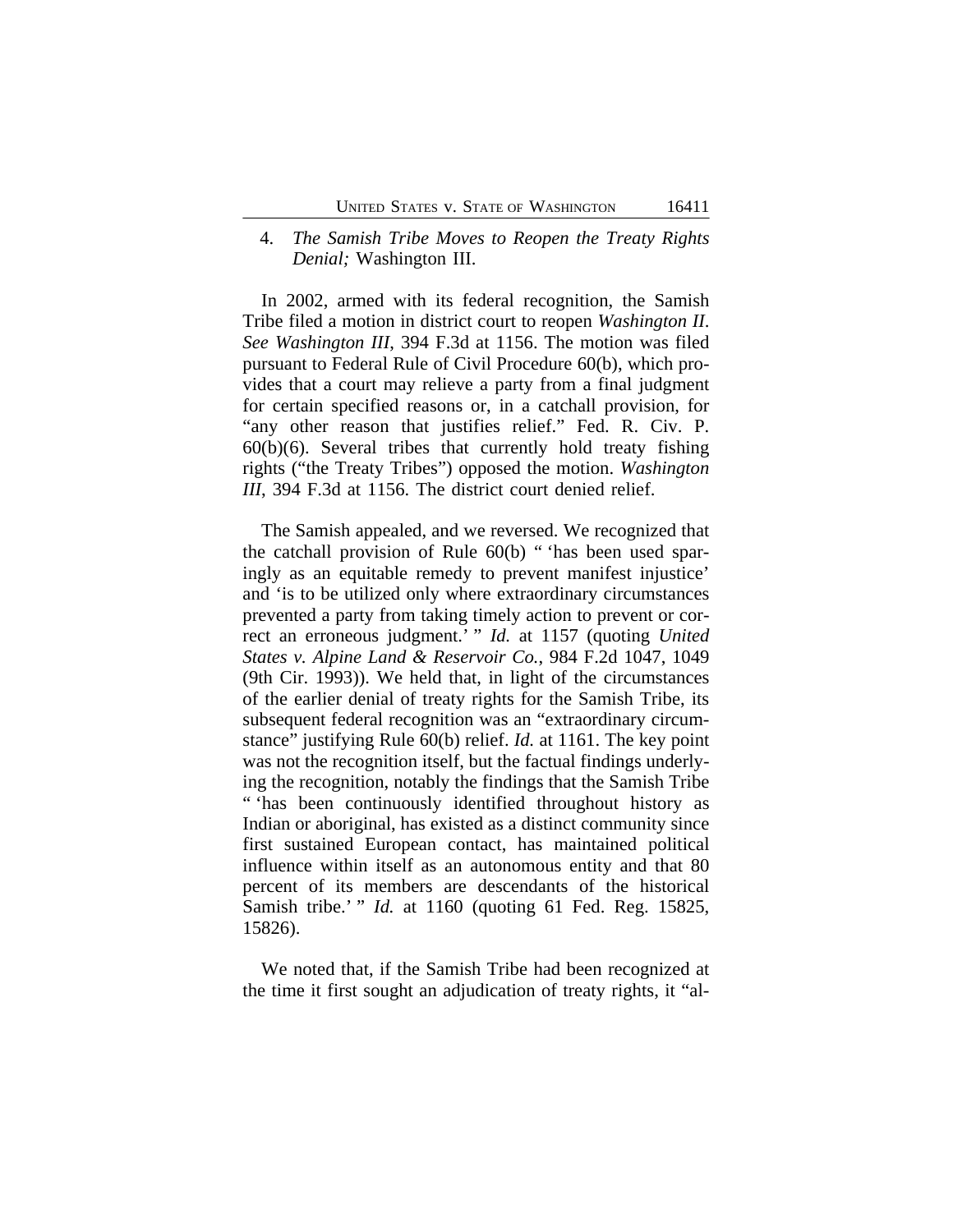most certainly" would have succeeded. *Id.* at 1159. We further stated:

In light of the government's "excessive delays and . . . misconduct" in withholding of recognition from the Samish, a circumstance beyond their control; the government's position in *Washington II* that federal recognition was necessary and that future federal recognition might justify revisiting the treaty rights issue; and the district court's erroneous conclusion that nonrecognition was decisive and wholesale adoption of the United States' boiler-plate findings of fact in *Washington II*, we conclude that the Samish were effectively prevented from proving their tribal status "in a proper fashion."

*Id.* (alteration in original). We also noted:

Although we have previously held that federal recognition is not *necessary* for the exercise of treaty fishing rights by a signatory tribe, we have never held that federal recognition is not a *sufficient* condition for the exercise of those rights. Indeed, our precedent leads us to the inevitable conclusion that federal recognition is a sufficient condition for the exercise of treaty rights.

*Id.* at 1157-58. The reason, we said, was that treaty rights require that a signatory group has maintained an organized tribal structure from treaty times to the present, and recognition requires that a group be a distinct community that has existed from historical times to the present and maintained political influence or authority over its members during that time. *Id.* at 1158. Because the Samish were parties to the treaty, recognition of the Samish Tribe established that they were successors to the treaty status. *Id.* at 1160.

Finally, we ruled that the district court's concerns for the finality of judgments did not justify denial of the Samish's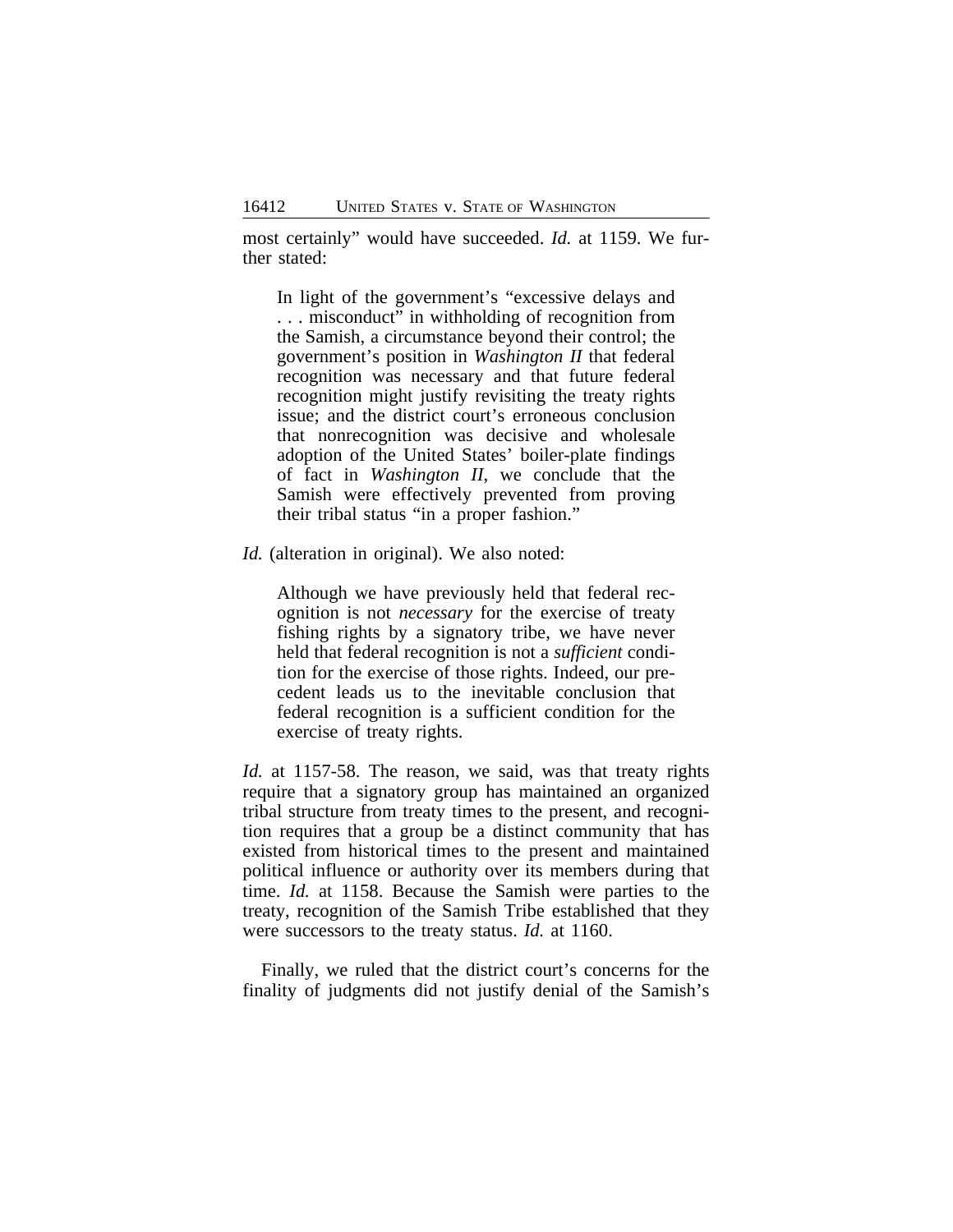motion to reopen *Washington II*: "Unlike a judgment between private parties, the allocation of natural resources between treaty tribes and others cannot help but be an ongoing venture." *Id.* at 1162. We accordingly reversed the district court's order and remanded for further proceedings consistent with our opinion. *Id.*

## 5. *The District Court's Decision on Remand, Now Under Review*

On remand after our decision in *Washington III*, the district court again denied the Samish Tribe's motion to reopen *Washington II*. It recited at length the findings of *Washington II* that the present Samish Tribe had not maintained an organized tribal structure and was not a successor to the Samish Tribe that had secured treaty rights in 1855. The district court also noted that reopening on the ground of the intervening recognition of the Samish Tribe would conflict with the *Greene* cases in which we denied intervention of treaty tribes in the Samish recognition proceedings because recognition would have no effect on treaty rights. The district court reiterated its original view that considerations of finality supported denial because reopening would be hugely disruptive to the regime of treaty fishing that had been established in the wake of *Washington II*. **8**

The Samish Tribe again appealed.

<sup>&</sup>lt;sup>8</sup>The district court also added two new grounds for denial of reopening. The first was untimeliness, reflected in the delay between the federal recognition of the Samish Tribe in 1996 and its motion to reopen filed in 2002. The second ground was inequitable conduct by the Samish Tribe in misstating and manipulating the findings of the Administrative Law Judge during the district court's review of the reinstatement proceedings. Our disposition of this appeal makes it unnecessary for us to address these rulings.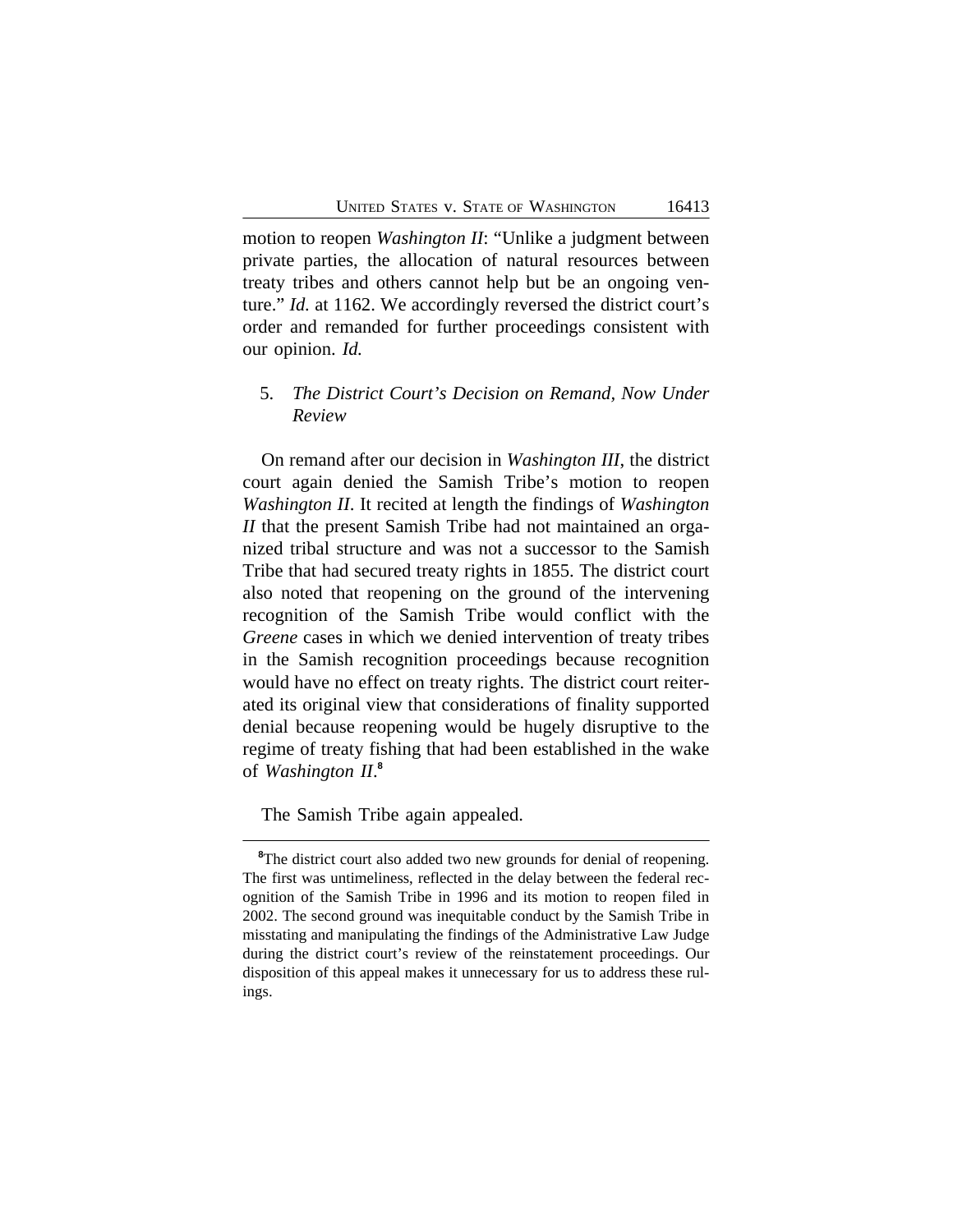### **DISCUSSION**

In ruling on remand that considerations of finality required it to deny reopening of *Washington II*, the district court clearly violated the mandate of *Washington III*. The considerations of finality cited by the district court had all been considered and rejected by our court in *Washington III*, as had our decisions in the *Greene* cases*.* We do not condone deviation from our mandates because of a disagreement with this court's reasoning.

That having been said, this appeal presents us with a clear conflict in our precedent that gave difficulty to the district court here and would give difficulty to other district courts in the future if we did not address it. For that reason, we voted to convene this en banc court to resolve this appeal in the first instance.**<sup>9</sup>**

The nature and severity of the conflict in our precedent should be apparent from our perhaps-too-lengthy recital above of the history of this litigation. On the one hand, we have *Greene I* and *II*, which denied treaty tribes the right to intervene in the Samish Tribe's recognition proceedings because recognition could have no effect on treaty rights. On the other hand, we have *Washington III*, which ruled that the fact of recognition of the Samish Tribe was an extraordinary circumstance that justified reopening *Washington II. Wash-*

**<sup>9</sup>**This appeal was initially argued to a three-judge panel, but the conflict in our precedent led us to rehear the matter en banc without awaiting a three-judge decision. *See Atonio v. Wards Cove Packing Co.*, 810 F.2d 1477, 1478-79 (9th Cir. 1987) (en banc). This step was necessary because, even if the panel could have revisited *Washington III* under one of the exceptions to law of the case, *see Jeffries v. Wood*, 114 F.3d 1484, 1489 (9th Cir. 1997) (en banc), it still would have been bound by that published opinion as the law of the circuit, *see, e.g.*, *Old Person v. Brown*, 312 F.3d 1036, 1039 (9th Cir. 2002) ("[W]e have no discretion to depart from precedential aspects of our prior decision in *Old Person I*, under the general law-of-the-circuit rule.").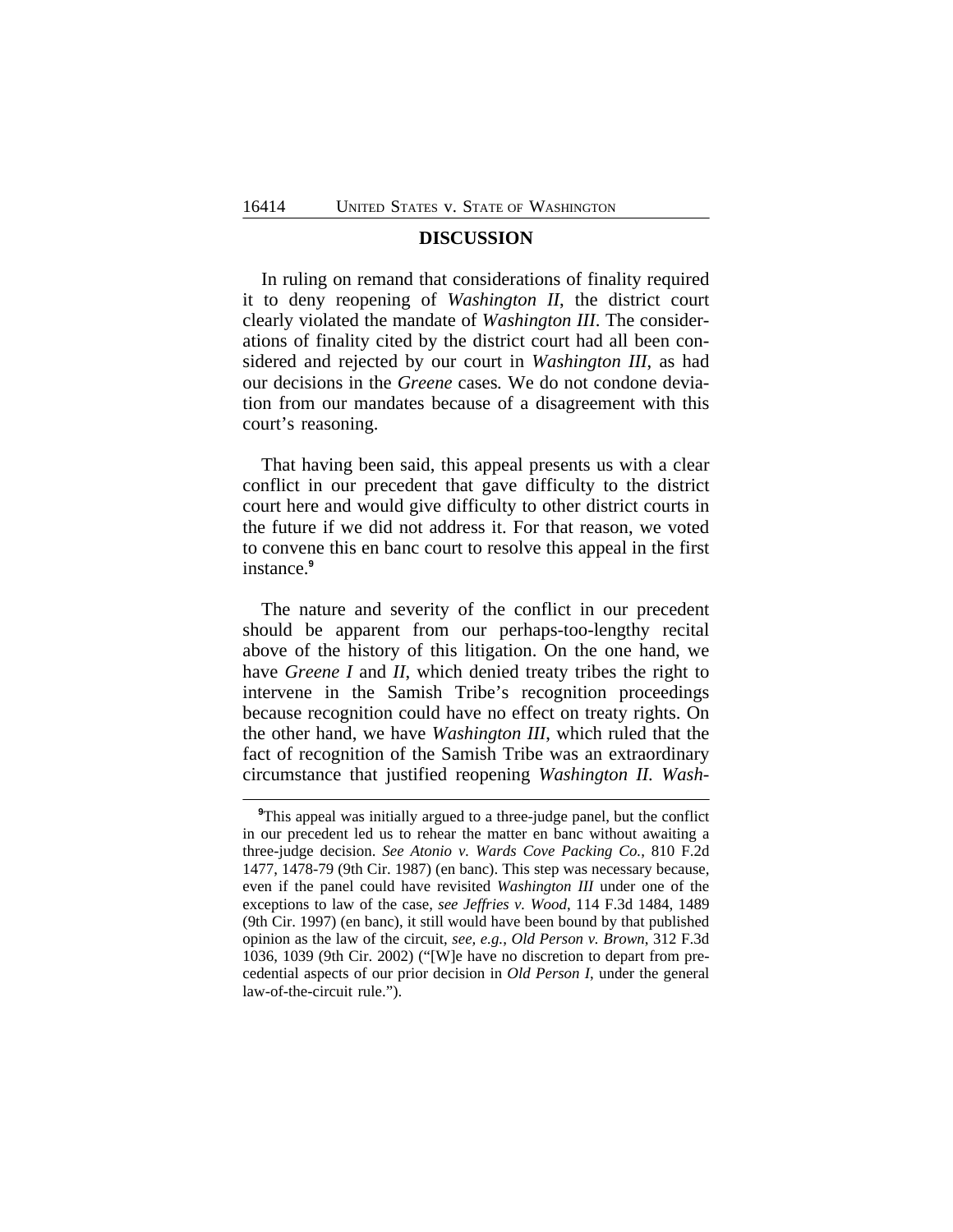*ington III* further opined that recognition of the Samish Tribe was a *sufficient* condition for the establishment of treaty fishing rights.

Each of these two conflicting lines of authority has something to be said for it, but the two cannot coexist. We conclude that *Washington III* must yield, and we overrule that decision.**<sup>10</sup>** We address the conflicting decisions in turn.

#### *Washington III*

**[1]** A primary reason why *Washington III* decided to permit reopening of *Washington II* was that the Samish Tribe had been effectively prevented from proving its tribal treaty status " 'in a proper fashion.' " 394 F.3d at 1159 (citation omitted). Contributing to that view was the litigating posture of the United States in *Washington II*, which asserted that federal recognition was essential to the establishment of treaty rights and that, if the Samish were later recognized, the treaty rights issue might be revisited. *See id.* Those conclusions of *Washington III*, however, were inconsistent with this court's earlier ruling in the appeal of *Washington II*.

**[2]** This court in affirming *Washington II* flatly rejected the ruling of the district court that federal recognition was required for treaty status. 641 F.2d at 1371 ("This conclusion is clearly contrary to our prior holding and is foreclosed by well-settled precedent."). We held, however, that the crucial finding of fact justifying the denial of treaty rights was the district court's finding "that the [Samish] had not functioned since treaty times as 'continuous separate, distinct and cohesive cultural or political communit[ies].' " *Id.* at 1373 (cita-

**<sup>10</sup>**The decision of *Washington III* does not bind us as the law of the case. It is "clearly established" that a three-judge panel decision that is the law of the case for subsequent three-judge panels "does not bind the en banc court." *Kyocera Corp. v. Prudential-Bache Trade Servs., Inc.*, 341 F.3d 987, 995 (9th Cir. 2003) (en banc).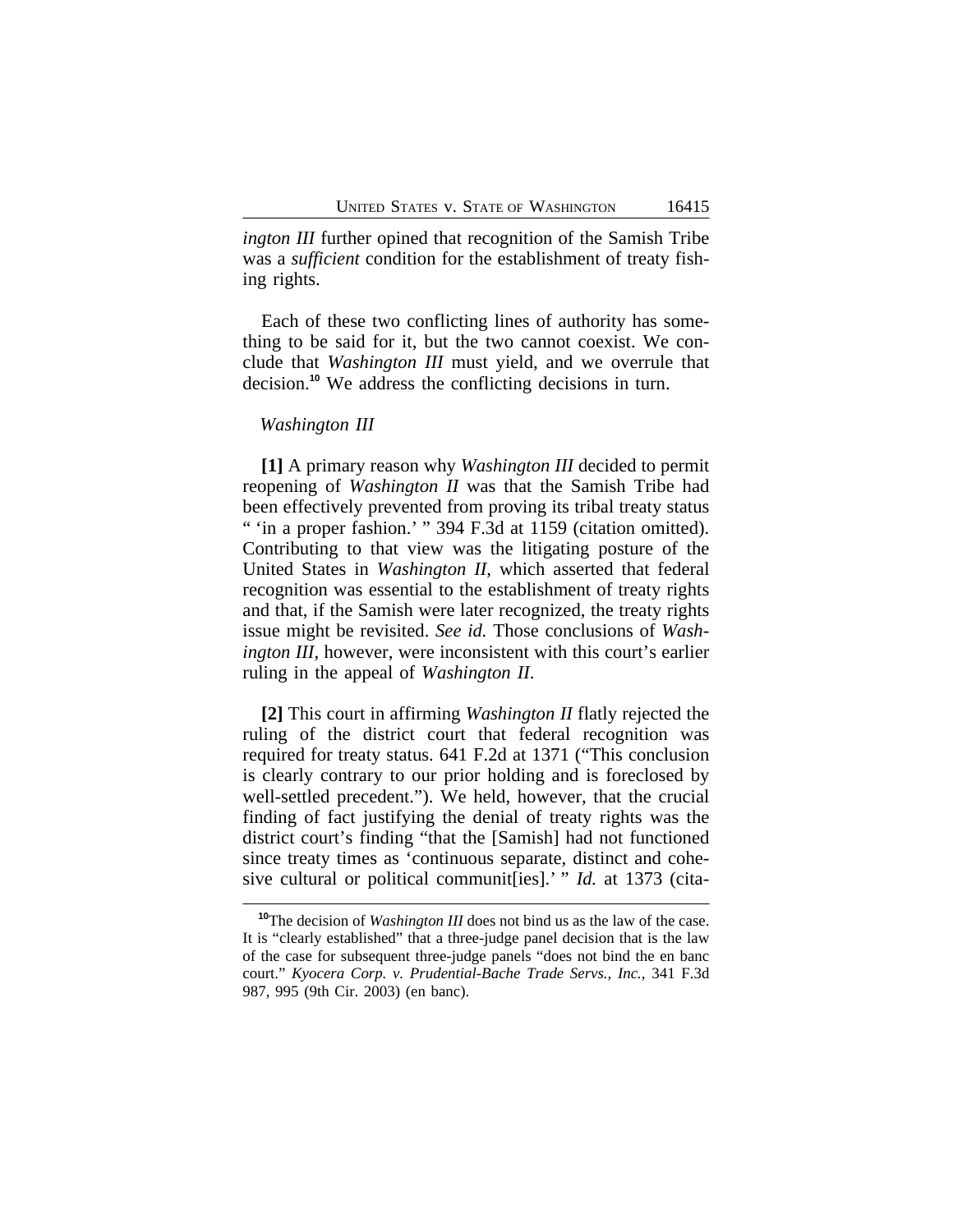tion omitted) (second alteration in original). As the district court in the present case pointed out, this factual finding had been made by a special master after a five-day trial, and had been made again by the district judge de novo after an evidentiary hearing. On appeal, "[a]fter close scrutiny, we conclude[d] that the evidence supports this finding of fact." *Id.***<sup>11</sup>**

Nor was there any reason why the Samish Tribe lacked incentive to present in *Washington II* all of its evidence supporting its right to successor treaty status. The Stillaguamish and Upper Skagit Tribes had been found to have treaty rights in *Washington I*, despite their unrecognized status. There was no reason for the Samish Tribe to hold back any evidence at that time, nor do they now offer any underlying evidence that was subsequently brought to light and could not have been known at the time of *Washington II*.

**[3]** Instead, the Samish Tribe now seeks reopening under Rule 60(b) on the ground that an administrative body has come to a conclusion inconsistent with the factual finding finally adjudicated by this court in *Washington II*. We have been directed to no authority upholding relief from judgment under Rule 60(b) on such a ground.

**[4]** There are good reasons why reopening under Rule  $60(b)(6)$  is permitted only on a showing of "extraordinary circumstances." *Liljeberg v. Health Servs. Acquisition Corp.*, 486 U.S. 847, 864 (1988). In *United States v. Alpine Land & Reservoir Co.*, for example, we denied Rule 60(b)(6) relief from a complex decree adjudicating water rights to a river.

**<sup>11</sup>**In 1993, three of the tribes, not including the Samish Tribe, that had been denied treaty rights in *Washington II* sought relief from the judgment on the ground that the district judge may have been impaired by Alzheimer's disease at the time of the decision. In denying relief on grounds of finality and insufficient evidence to support the claim, we noted that the magistrate judge and this court had both examined the evidence in *Washington II* and found that it supported the ruling. *United States v. Washington*, 98 F.3d 1159, 1163-64 (9th Cir. 1996).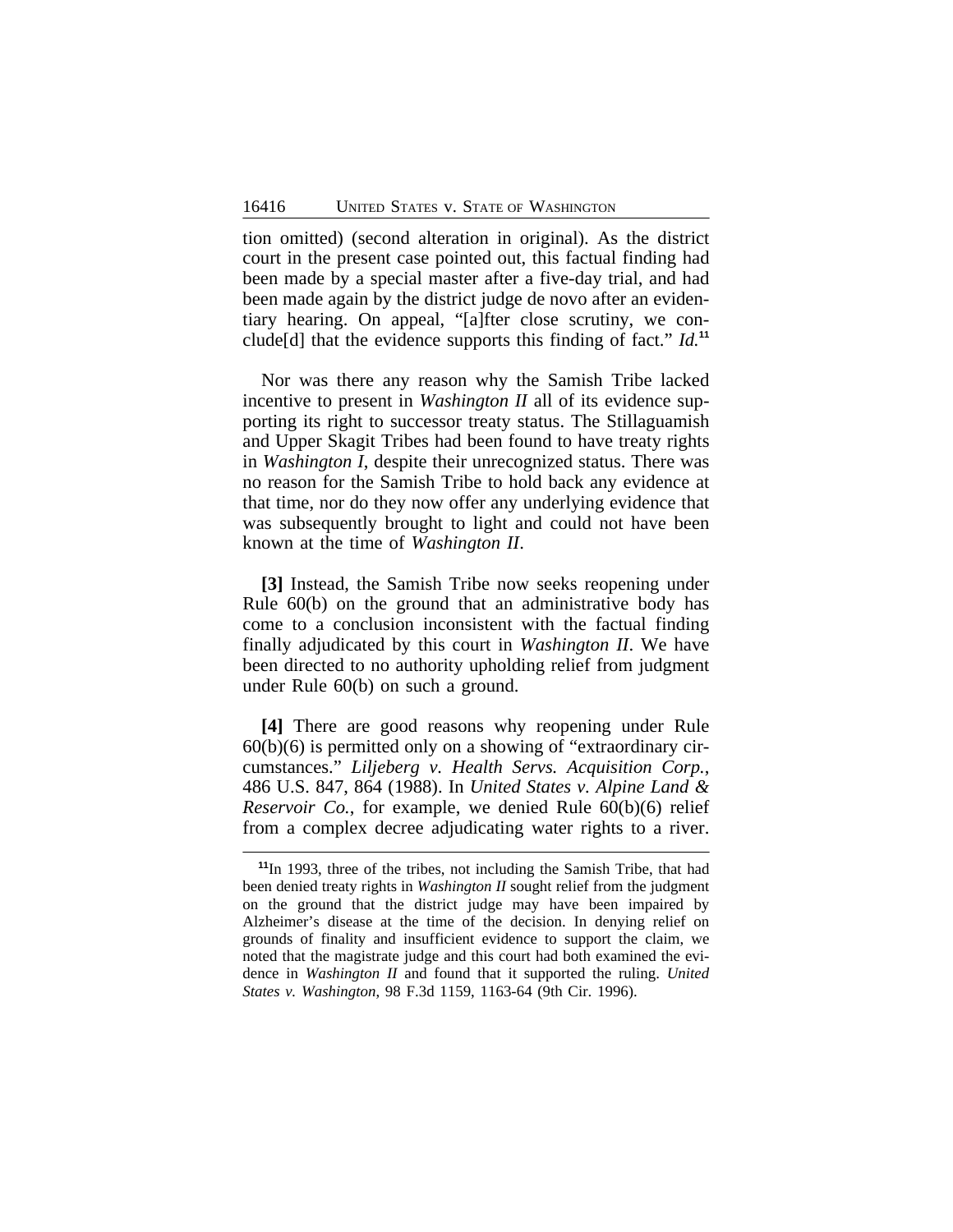984 F.2d at 1050. We stated that "[p]articipants in water adjudications are entitled to rely on the finality of decrees as much as, if not more than, parties to other types of civil judgments." *Id.* Similar considerations of finality loom especially large in this case, in which a detailed regime for regulating and dividing fishing rights has been created in reliance on the framework of *Washington I*. The district court has twice made compilations of substantive orders entered in the wake of *Washington I*. *See United States v. Washington*, 459 F. Supp. 1020 (W.D. Wash. 1978); *United States v. Washington*, 626 F. Supp. 1405 (W.D. Wash. 1985). By 1985, seventy-two substantive orders had been entered. Although such a complex regime does not preclude a new entrant who presents a new case for recognition of treaty rights, it certainly cautions against relitigating rights that were established or denied in decisions upon which many subsequent actions have been based.

The potential disruption and possible injury to existing treaty rights that might follow from reopening the denial of the Samish Tribe's treaty claims in *Washington II* is not confined to mere across-the-board dilution of the shares of total harvest of all treaty tribes. The treaties guarantee the right to take fish at "usual and accustomed . . . stations" of each treaty tribe. The claims of the Samish Tribe necessarily compete with those of treaty tribes held to be successors of the treaty Samish, who now fish at the customary stations of the Samish at treaty times. The impact of new claims asserted as Samish claims will have a particularly severe impact on such treaty tribes.**<sup>12</sup>**

**<sup>12</sup>**In an effort to minimize disruption, the Samish Tribe at one point asserted that it "would agree to exercise treaty fishing rights under the orders in the case that apply to these three tribes [who are successors to Samish treaty rights], and under the regulatory authority and framework of the three tribes." *Washington III*, 394 F.3d at 1161. This concession, however, was withdrawn on remand following *Washington III*. In any event, it would potentially disturb treaty fishing of the tribes now exercising Samish treaty rights to have the newly recognized Samish Tribe join them.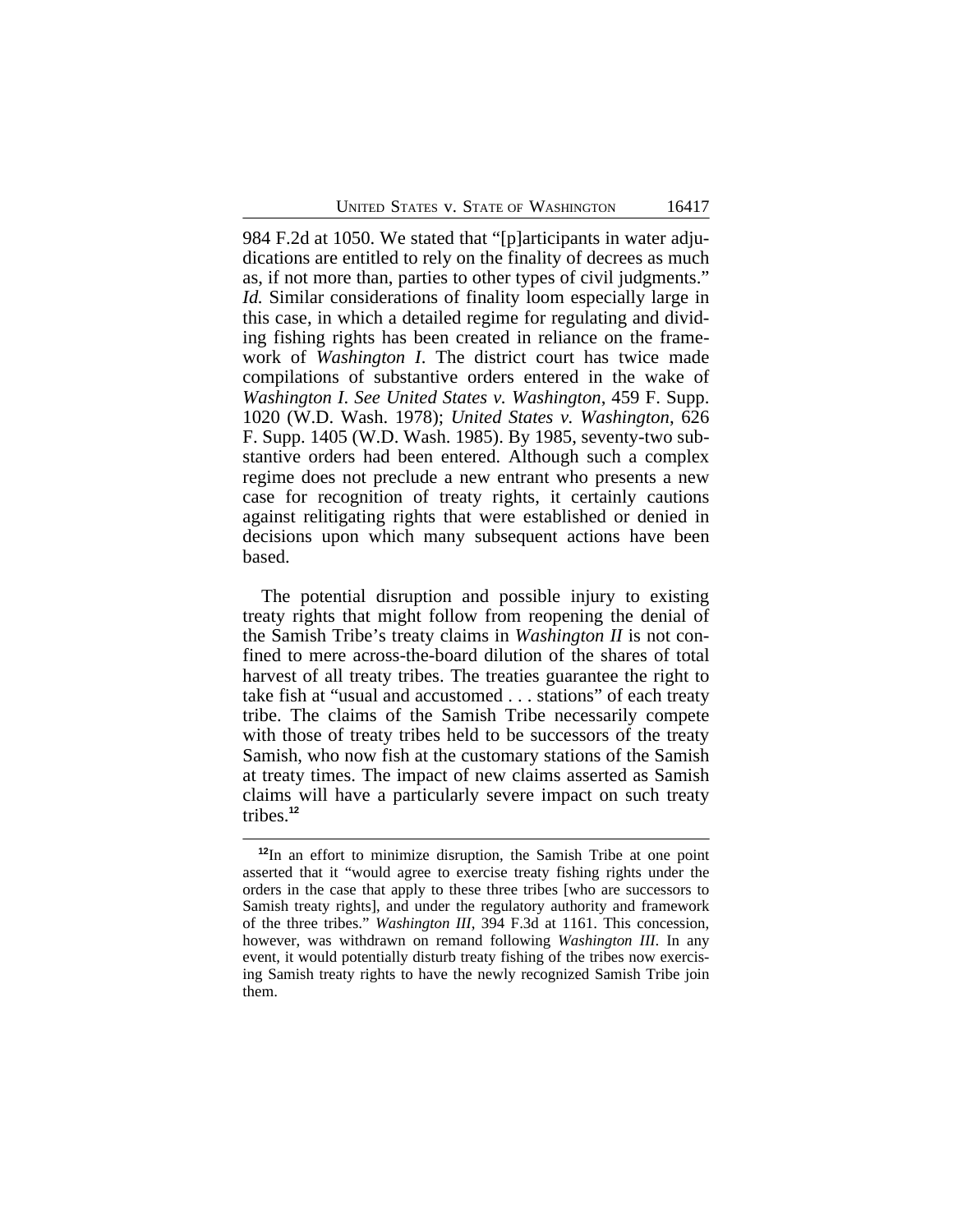**[5]** For all of these reasons, we conclude that the Samish Tribe is not entitled to reopening of *Washington II* because of their subsequent federal recognition. Reopening on this ground is inconsistent with the considerations of finality that have led the Supreme Court and this court to confine the reach of Rule 60(b)(6). The Samish Tribe had a factual determination finally adjudicated against it in *Washington II*. The fact that a subsequent administrative ruling for another purpose may have made underlying inconsistent findings is no reason for undoing the finality of the *Washington II* factual determinations.

Nothing we have said precludes a newly recognized tribe from attempting to intervene in *United States v. Washington* or other treaty rights litigation to present a claim of treaty rights not yet adjudicated. Such a tribe will have to proceed, however, by introducing its factual evidence anew; it cannot rely on a preclusive effect arising from the mere fact of recognition. In *Greene II*, we denied any estoppel effect of *Washington II* on the Samish Tribe's recognition proceeding, because treaty litigation and recognition proceedings were "fundamentally different" and had no effect on one another. *Greene II*, 64 F.3d at 1270. Our ruling was part of a two-way street: treaty adjudications have no estoppel effect on recognition proceedings, and recognition has no preclusive effect on treaty rights litigation.**<sup>13</sup>** Indeed, to enforce the assurance in *Greene II* that treaty rights were "not affected" by recognition proceedings, the fact of recognition cannot be given even presumptive weight in subsequent treaty litigation. To rule otherwise would not allow an orderly means of protecting the rights of existing treaty tribes on the one hand, and groups seeking recognition on the other.

**<sup>13</sup>**Collateral estoppel would not apply in any event against an entity that was not a party or in privity with a party to the prior litigation. *See Collins v. D.R. Horton, Inc.*, 505 F.3d 874, 882 n.8 (9th Cir. 2007). Moreover, offensive collateral estoppel is a discretionary doctrine, *see id.* at 882, and the circumstances here justify denying its effect.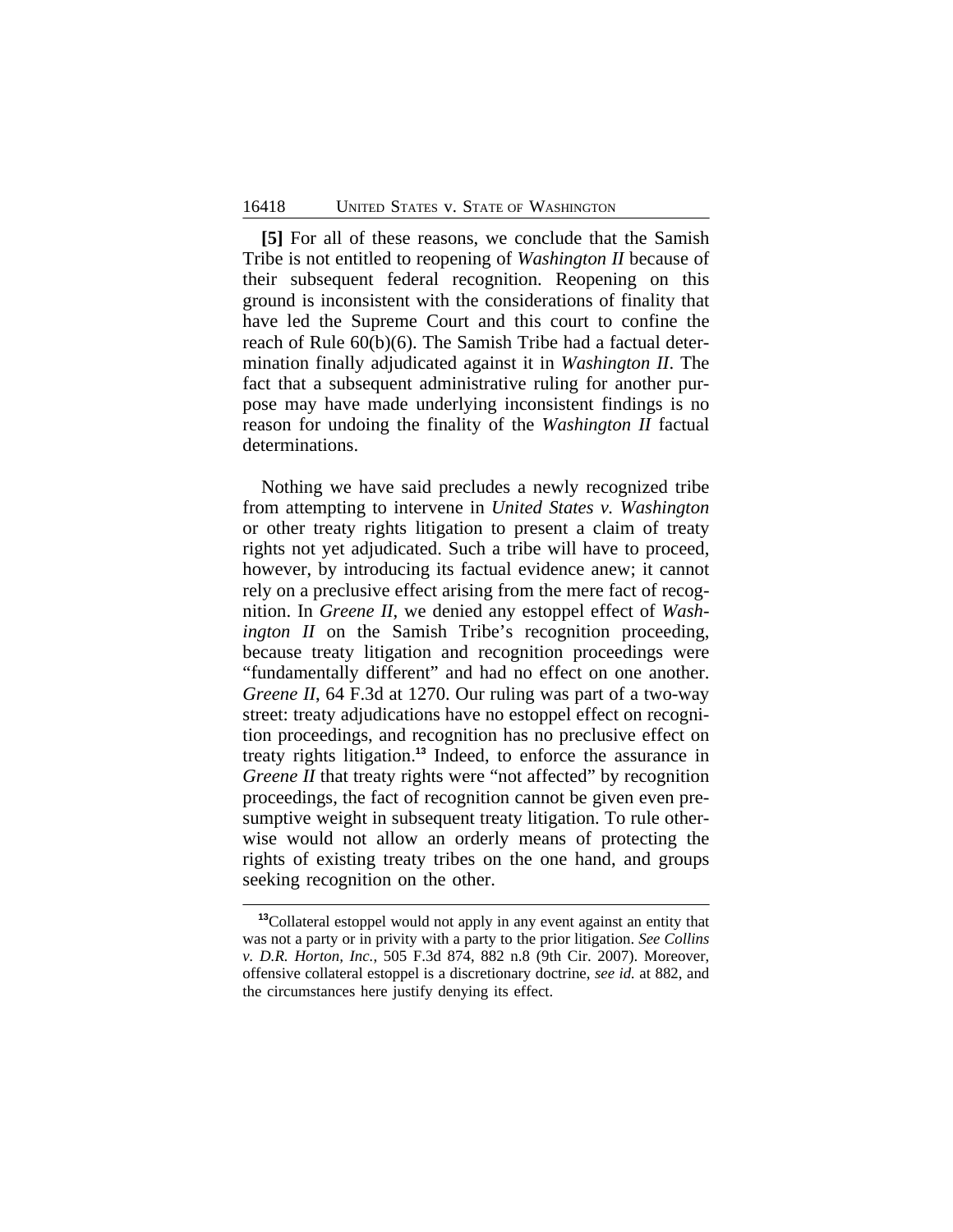#### *Greene I and II*

The nature of recognition proceedings in general and the Samish recognition proceeding in particular make us especially reluctant to reopen an adjudicated treaty decision on the strength of the subsequent recognition of the Samish Tribe. As we have already recited, we denied the Tulalip Tribes intervention in the Samish recognition proceedings on the ground that the "Tulalip's interest in preventing the Samish from gaining treaty fishing rights was not affected by this litigation, involving federal tribal recognition . . . ." *Greene II*, 64 F.3d at 1270. We explained that, in *Greene I*, we had "denied the Tulalip the right to intervene in this [recognition] litigation because we disagreed with their position that Samish success in the case at bar would undermine the finality of the *Washington II* decision." *Id.* at 1271. After these assurances, it is surely improper for us to accord the recognition decision the effect of reopening *Washington II*.

**[6]** There are good reasons for adhering to the rule that treaty tribes are not entitled to intervene in recognition decisions to protect against possible future assertions of treaty rights by the newly recognized tribe, whether or not that tribe has previously been the subject of a treaty rights decision. Recognition, or "acknowledgment," serves a host of purposes for the group that succeeds in achieving it. It establishes a "government-to-government relationship" between the recognized tribe and the United States. 25 C.F.R. § 83.2. It is a "prerequisite to the protection, services, and benefits of the Federal government available to Indian tribes by virtue of their status as tribes." *Id.* "Federal recognition brings its own obvious rewards, not the least of which is the eligibility of federal money for tribal programs, social services and economic development." *Greene I*, 996 F.2d at 978.

**[7]** It interjects unnecessary and distracting considerations into recognition proceedings if treaty tribes find it necessary or are permitted to intervene to protect against future assertion